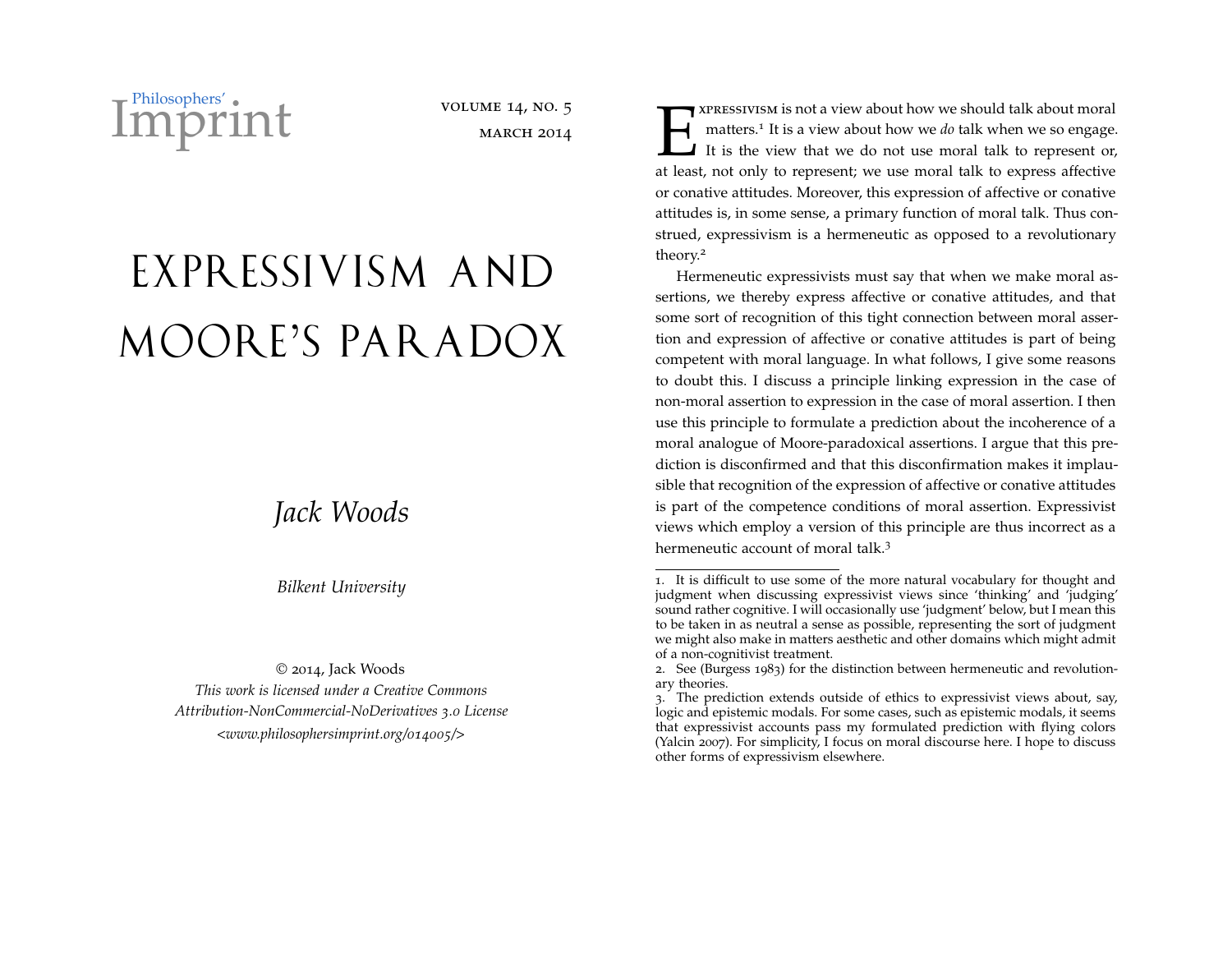My argument leaves unscathed strongly revolutionary versions of expressivism which concede that ordinary moral discourse is cognitive and that moral assertions do not primarily function to express conative or affective attitudes, but which demand of ordinary speakers that they stop speaking in this way.[4](#page-1-0) Such views are beyond the scope of this paper. I will show that hermeneutic expressivism is problematic, but I cannot show that we cannot adopt linguistic contentions for directly expressing certain of our conative and affective states of mind and drop the rest of moral discourse entirely. We might be able to do this. The important question for revolutionary expressivism is whether we ought to do this.<sup>[5](#page-1-1)</sup> I suspect that there are no real advantages to an expressivistic reform over the alternative of directly asserting our states of mind using our existing linguistic resources for doing so, but this debate should take place once a revolutionary expressivist view has been formulated.<sup>[6](#page-1-2)</sup>

Turning to the argument against hermeneutic expressivism, we note that it is generally agreed that there is a tight connection between

sincere assertion and belief. One reason for this arises from cases of incoherent assertions first noticed by Moore. He observed that assertions of the form '*p*, but I don't believe that *p*' are strikingly incoherent, while assertions of the form '*p*, but she doesn't believe that *p*' are perfectly fine. The proper explanation of this is that when I assert *p*, I somehow commit myself to believing that *p*, but not by *asserting* that I believe that *p*. [7](#page-1-3) Because I have committed myself to believing that *p*, when I go on to say 'I don't believe that *p*', I have undercut my immediate prior commitment and left my audience in a muddle as to what I was up to in so asserting.<sup>[8](#page-1-4)</sup> So, when I sincerely assert  $p$ , I commit myself to, though I do not assert, my belief that *p*. It is this feature that gives rise to the incoherence of an utterance of the form '*p*, but I don't believe that *p*'. The incoherence is a result of my incurring a commitment I explicitly deny I meet.

This connection is important for developing expressivist accounts of moral discourse since if we analyze our assertion of 'Murder is wrong' as giving voice to our disapproval of murder, we invite the charge that expressivism is nothing more than a slicked-up version of the subjectivist view that my assertion of 'Murder is wrong' is the same as an assertion of 'I disapprove of murder.' The proper response to this is that an assertion of 'Murder is wrong' is no more the same as an assertion of 'I disapprove of murder' than an assertion of 'Madison is in Wisconsin' is the same as an assertion of 'I believe that Madison is in Wisconsin'. Rather, just as the assertion of 'Madison is in Wisconsin' is an assertion of 'Madison is in Wisconsin' and *expresses* that I believe that Madison is in Wisconsin, the former assertion is an assertion of

<span id="page-1-0"></span><sup>4</sup>. Of course, hermeneutic expressivists have a choice in exactly how hermeneutic they want to be. The correct account of the meaning of logical expressions, for example, has to account for our actual use of logical expressions. But slight deviance from ordinary usage is not that distressing. We can reasonably give a mostly hermeneutic theory of logical vocabulary while still not accommodating the distressing tendency of ordinary reasoners to not draw conclusions by *modus tollens* [\(Wason](#page-11-1) 1960). We're allowed to jettison small portions of our ordinary talk when doing so gives a sensible overall account of the linguistic practice we're engaged in. Expressivists are entitled to adopt this sort of perspective about their accounts of moral discourse. If expressivist views are on the whole more satisfying than cognitivist views as an account of our ordinary moral discourse, then it does not matter so much if some peripheral aspects of ordinary moral discourse are abandoned. However, for expressivism to have any plausibility as a hermeneutic theory, expressivists must be correct that moral discourse is primarily a vehicle for expressing our conative and affective attitudes.

<span id="page-1-2"></span><span id="page-1-1"></span><sup>5</sup>. And, of course, it is difficult to maintain that we ought to do so when this 'ought' is a moral ought. It would be even more difficult to express that we *ought* to revise all normative discourse. These sorts of worries go beyond the scope of this paper, but see [\(McCloskey](#page-10-1) 1969, pp. 155–157) for a nice discussion. 6. Such a view would also have to show how expressivistic reform is superior to more traditional fictionalist and conventional alternatives.

<span id="page-1-3"></span><sup>7</sup>. The murky bit of this explanation is how we get from asserting *p* to the commitment to believing that *p*. Various stories can be told about this connection, but the details of these do not matter for my purposes.

<span id="page-1-4"></span><sup>8</sup>. This resulting incoherence is similar to the incoherence that is produced if I were to promise to do something, then immediately declare that I have no intention of honoring my promise. A helpful reviewer suggests 'logically odd' or 'pragmatically self-contradictory' are perhaps better descriptions of the phenomenon. None of these three expressions are perfect, so I will continue to follow tradition and use 'incoherence'. No confusion should result.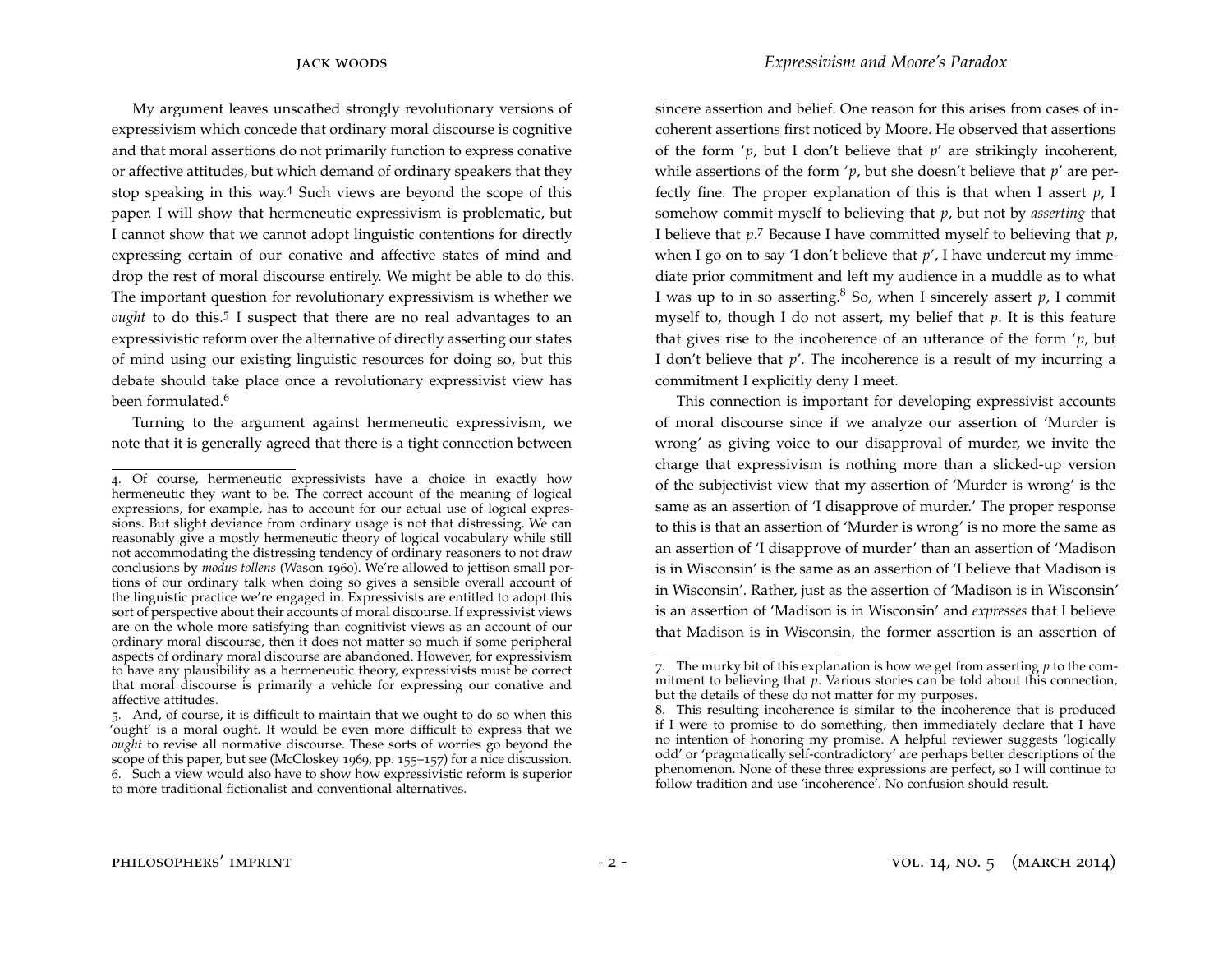'Murder is wrong' and expresses that I disapprove of murder. Russell, in his characteristically clear manner, articulates an early version of this response thus:

The matter may perhaps become clearer by contrasting an ethical sentence with one which makes a statement. If I say 'all Chinese are Buddhists,' I can be refuted by the production of a Chinese Christian or Mohammedan. If I say 'I believe that all Chinese are Buddhists,' I cannot be refuted by any evidence from China, but only by evidence that I do not believe what I say; for what I am asserting is only something about my own state of mind. If, now, a philosopher says 'Beauty is good,' I may interpret him as meaning either 'Would that everybody loved the beautiful' (which corresponds to 'all Chinese are Buddhists') or 'I wish that everybody loved the beautiful' (which corresponds to 'I believe that all Chinese are Buddhists'). The first of these makes no assertion, but expresses a wish; since it affirms nothing, it is logically impossible that there should be evidence for or against it, or for it to possess either truth or falsehood. The second sentence, instead of being merely optative, does make a statement, but it is one about the philosopher's state of mind, and it could only be refuted by evidence that he does not have the wish that he says he has. This second sentence does not belong to ethics, but to psychology or biography. The first sentence, which does belong to ethics, expresses a desire for something, but asserts nothing.

Ethics . . . contains no statements, whether true or false, but consists of desires of a certain general kind, namely such as are concerned with the desires of mankind in general — and of gods, angels, and devils, if they exist. [\(Russell](#page-10-2) 1997, 237)

Instead of offering a distinct view of how we get from an assertion of 'Murder is wrong' to disapproval of murder, the expressivist borrows the relation that we already accept obtains between my sincere assertion of 'Madison is in Wisconsin' and my belief that Madison is in Wisconsin or, as Russell observes, between my sincere optative utterance and my expression of a wish. Following [\(Schroeder](#page-10-3) 2008), we will call this the "parity thesis": Moral assertions express non-cognitive attitudes like disapproval in exactly the same way that non-moral as-sertions express cognitive attitudes like belief.<sup>[9](#page-2-0)</sup>

The parity thesis follows naturally from a general picture of language that often undergirds the expressivist account of moral discourse. On this picture, to understand what it is to assert that *p*, we look at what we *do* by asserting that *p*. When *p* is an ordinary tablesand-chairs proposition like 'My red chair is at the oak table', we describe and in so describing give voice to our way of representing the world — our beliefs. When  $p$  is a moral proposition like 'Murder is wrong', we do not—by expressivist lights—describe, but prescribe, disapprove, and criticize, and in so prescribing, disapproving, and criticizing, we give voice to our conative and affective states.<sup>[10](#page-2-1)</sup> So, in both moral and non-moral cases, something we always do by sincerely asserting is give voice to our possession of some mental state. It is thus natural on this picture to see the expression relationship in the ordinary-assertion-and-belief case as mirrored in the moral-assertionand-conative-state case. There are other ways to develop such lines of thought, but all of them share the general feature that, however explained, it is a central part of the expressivist story that sincere moral assertion expresses states like approval or disapproval in exactly the same way as sincere non-moral assertion expresses belief.<sup>[11](#page-2-2)</sup>

<span id="page-2-2"></span>11. A slight asymmetry between moral and non-moral assertion emerges here.

<span id="page-2-0"></span><sup>9</sup>. See [\(Gibbard](#page-10-4) 1992, p. 84), [\(Gibbard](#page-10-5) 2003, p. 64), and [\(Blackburn](#page-10-6) 1984, p. 169) for representative examples of this strategy.

<span id="page-2-1"></span><sup>10</sup>. The actual development of the expressivist view requires that we allow that what appears to be part of the proposition asserted can have an effect on the attitude expressed since the mere fact that we have sincerely asserted 'Murder is wrong' or 'Murder is right' is not sufficient to nail down the precise attitude expressed. It is only in conjunction with the bit appearing to the right of the copula that we can see that the former expresses disapproval and the latter approval. This issue gets murky very quickly and goes beyond the scope of this paper, so I'm going to bracket it here.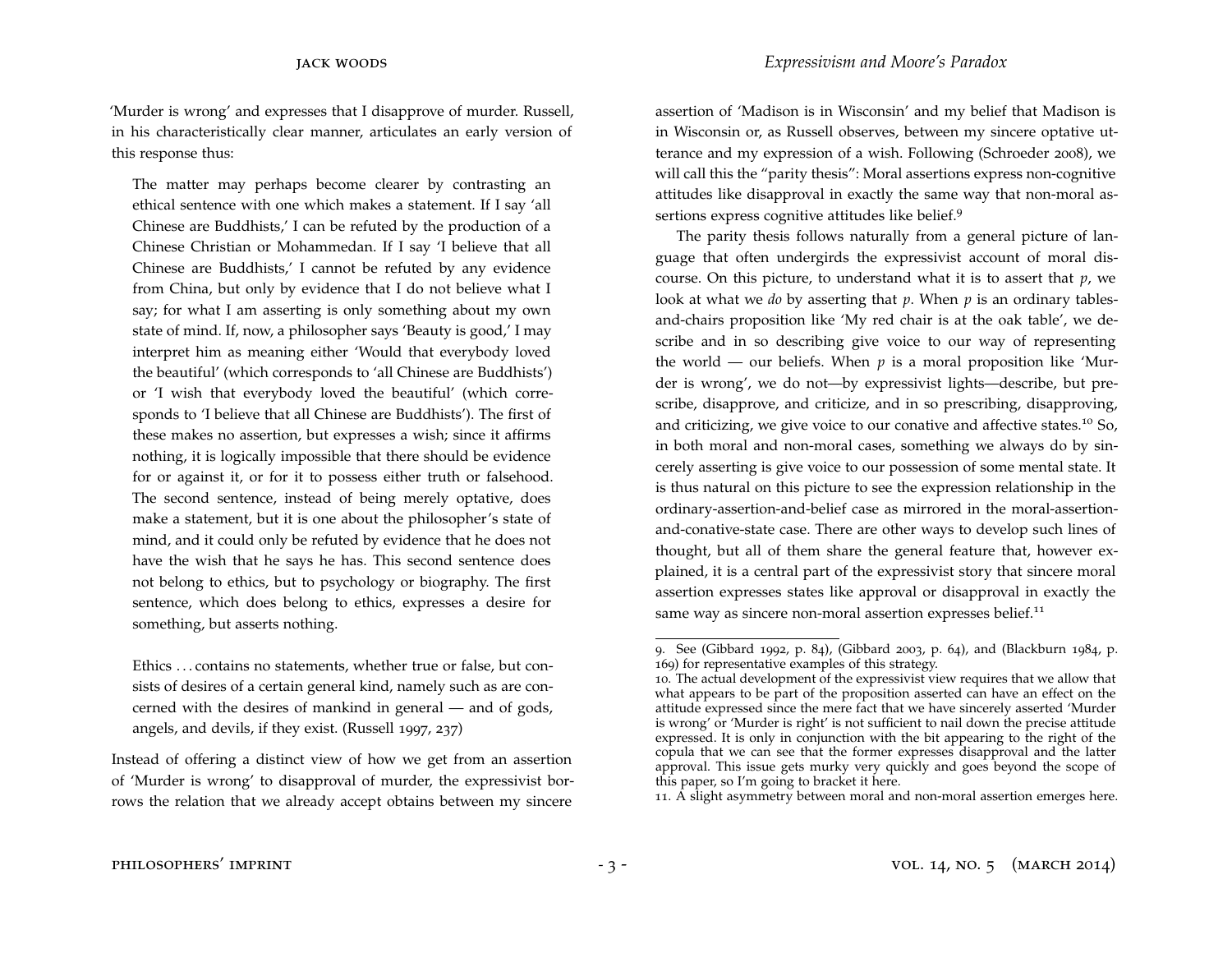The fact that non-moral assertions express beliefs requires, on this picture, that it is generally—if tacitly—recognized that asserting is something that commits us to believing what we have asserted. This is crucial if we are to explain how Moore-paradoxical assertions provoke judgments of incoherence even in those who have no explicit views about the connection between assertion and belief. This much is relatively uncontroversial. What is more controversial, but nonetheless true, is that if the parity thesis is true, then there is a general—if tacit—recognition of the fact that moral assertions express conative or affective states. Of course, this is not a surprising commitment for an expressivist. Consider Simon Blackburn on the point of making moral assertions:

So what at last is said when we say that something is good or right? Following Moore, we do not expect to identify the content in other terms. We can now say, however, what is *done* when we say such things. We avow a practical state. 'Avowal' here means that we express this state, make it public, or communicate it. We intend coordination with similar avowals or potential avowals from others, and this is the *point* of the communication. When this coordination is achieved, an intended direction is given to our joint practical lives and choices. [\(Blackburn](#page-10-7) 1998, 68–69, emphasis mine)

Even without the parity thesis, it is difficult to imagine how this coordination of expressions and avowals could proceed if the expressing or avowing character of moral assertion were not at least tacitly recognized by ordinary moralizers. Since expressivists like Blackburn hold that expression of practical states is what we *do* with moral assertion and that coordination of practical states is the *point* of moral discourse,

they must hold that ordinary moralizers are in some position to recognize that moral assertions express practical states. If not, then there remains no sense in which expressivism is a hermeneutic theory.[12](#page-3-0)

The importance of the parity thesis for our purposes is that it allows us to use features of the connection between assertion and belief to test the putative connection between moral assertion and disapproval. If, as the parity thesis has it, the relation of expression is the same in the two cases, we ought to expect that well-known features of the connection between assertion and belief reappear in the connection between moral assertion and disapproval. We have already discussed one such feature above. It is a feature of the connection between assertion and belief that Moore-paradoxical assertions are incoherent. Given the above explanation of the incoherence of Moore-paradoxical utterances and that expressivism is a hermeneutic theory, we can use the parity thesis to formulate a prediction about moral assertions. If, as the parity thesis has it, moral assertions express non-cognitive attitudes like disapproval in exactly the same way that non-moral assertions express cognitive attitudes like belief and if, as the correct explanation of Moore's paradox has it, it is the expression relation that gives rise to cases of Moore's paradox, we should expect moral versions of Moore's paradox. The presence of such cases increases the plausibility of the expressivist's story; the lack of such decreases its plausibility. In what follows, I show that we do not find moral versions of Moore's paradox where we would expect, given the expressivist story about expression.

We have noted that non-moral assertions like 'Grass is green, but I don't believe it' are incoherent.[13](#page-3-1) We're interested in seeing if the analogous constructions with moral content display analogous incoherence. Before considering this directly, we will work through a few warm-up cases. First, consider the conventionalized locutions for expressing pro

In both the moral and the non-moral case, what I assert is or at least appears to be a proposition. The corresponding attitude for non-moral assertion is a propositional attitude. This is not true of the moral case. Consider an assertion of 'Murder is wrong'. The expressed attitude of disapproval takes as its object the action of murdering, not the proposition that murder is wrong.

<span id="page-3-1"></span><span id="page-3-0"></span><sup>12</sup>. See objection 7 below for more on the sense of recognition I have in mind. 13. Note also that constructions like 'I believe grass is green, but it ain't' are likewise incoherent. Theorists call the second construction "commissive" as opposed to "omissive" versions of Moore's paradox. I focus on the omissive versions of Moore's paradox in this paper. Nothing turns on this.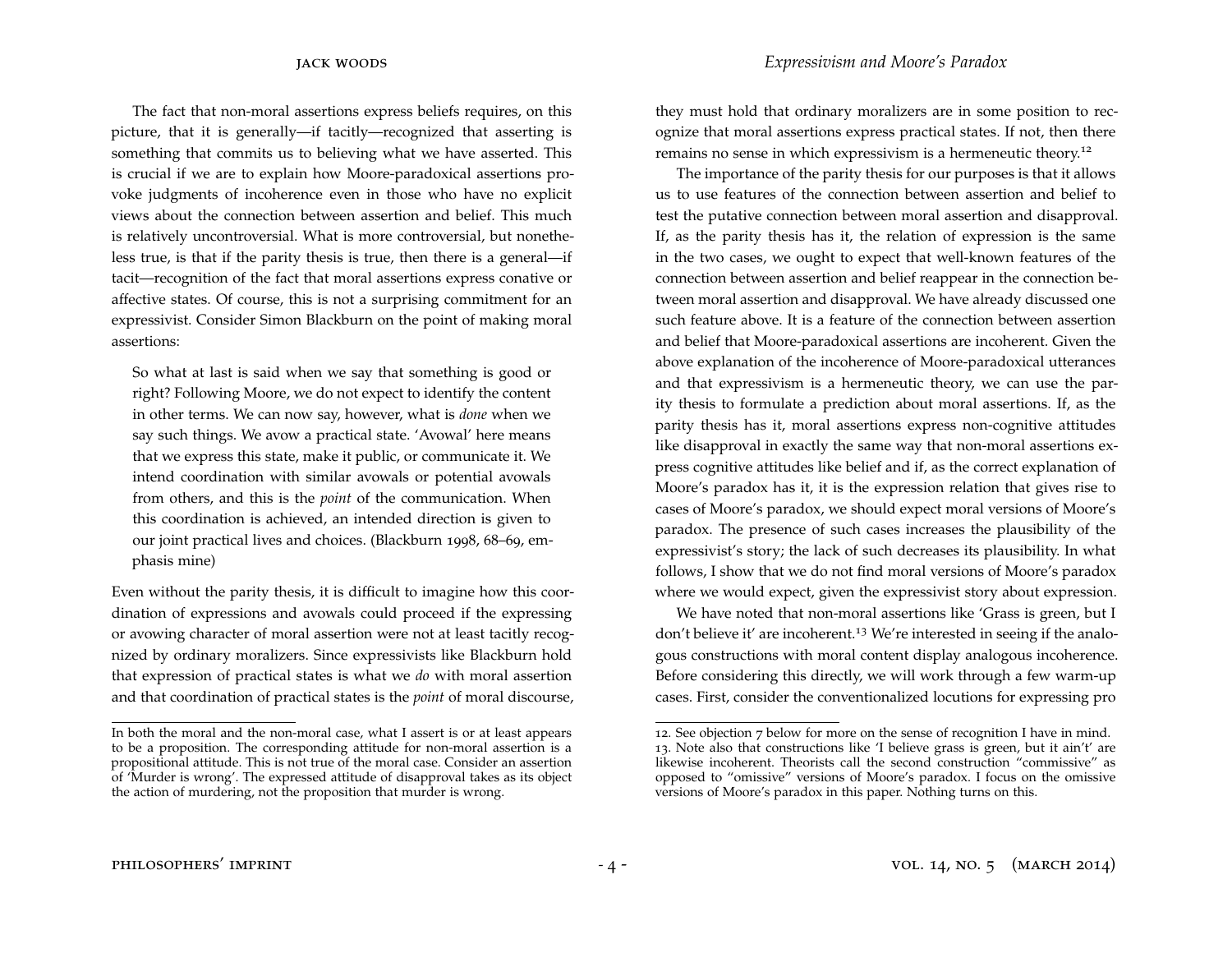or con attitudes at sporting events. We say 'Go Red Sox!' or 'Boo Yankees!' I haven't asserted anything when I utter 'Go Red Sox!', but I have surely given voice to my support of the Red Sox in some fashion. So, let's consider:

(1) Go Red Sox! I don't support the Red Sox.

This seems incoherent. Likewise, consider:

(2) Boo Yankees! I don't have any negative attitude towards the Yankees.

or, better:

(3) Fuck the Yankees! I have no negative attitude towards the Yankees.

(4) Yankees suck! I have no negative attitude towards the Yankees.

Likewise incoherent.<sup>[14](#page-4-0)</sup> These examples indicate that we can reproduce cases of the incoherence present in the standard Moore-paradoxical constructions without using sentences in the indicative. Ejaculations like 'Go Red Sox!' are not usually considered assertions, but they give rise to the same incoherence when paired with a denial of possessing the relevant backing attitude of approval. Sincere utterance of 'Go Red Sox!' thus plausibly requires the possession of some degree of enthusiasm and approval for the team. We can also use such expressions to voice our attitudes towards certain courses of action:

(5) Yay for drinking a lot of beer tonight! I don't approve of drinking a lot of beer tonight.

Just as sincere utterance of 'Go Red Sox!' requires that I, in some sense,

approve of the Red Sox, sincere utterance of 'Yay for drinking a lot of beer tonight' requires that I approve of that plan of action. Likewise for other non-assertoric utterances. Consider Russell's case from above conjoined with a denial of the wish expressed:

(6) Would that everyone loved the beautiful, but I don't wish that everyone loved the beautiful.

Incoherent. Now, let's consider our target case:

(7) Murder is wrong, but I don't disapprove of it.

This does not reproduce the same sort of incoherence at all. Likewise with:

(8) Murder is wrong, but I'm not against it.

(9) Murder is wrong, but I'm in favor of doing it.

(10) Murder is wrong, but I like doing it, and I don't feel bad about it.

Though we wouldn't trust the utterer of  $(7-10)$  to watch our children, we do not find their utterances defective in the way we find  $(1-6)$  and standard cases of Moore's paradox defective. We know what the utterer of  $(7-10)$  is saying; we just do not approve of it.<sup>[15](#page-4-1)</sup> Note, as a bit of contrast, how strongly incoherent the following is:

(11) Murder is wrong, but I don't believe it is wrong.<sup>[16](#page-4-2)</sup>

<span id="page-4-0"></span><sup>14</sup>. Of course, to work, these expressions have to be uttered with a certain amount of oomph. Note that the second sentence in each example indicates the attitudes directly without the emphatic language. This is important because in (7–10) below, the word 'wrong' does not appear after the conjunction.

<span id="page-4-2"></span><span id="page-4-1"></span><sup>15</sup>. I do not mean to claim that any of the above, including standard cases of Moore's paradox, cannot be situated in examples that make sense of them. Of course they can. But such cases require significant aberration before they become coherent. Galileo's "*Eppur si muove*" didn't produce incoherence only because we know that his recantation was forced. Likewise, if we know that we're under the influence of some drug, we might say, in wonderment, "The walls are closing in. Of course, I don't (really) believe that they are", but here we're recording how the world seems to us and then slightly backing off our commitment to it being that way in awareness of the influence of the drug. 16. Richard Joyce notes the incoherence of (11) in [\(Joyce](#page-10-8) 2009), but does not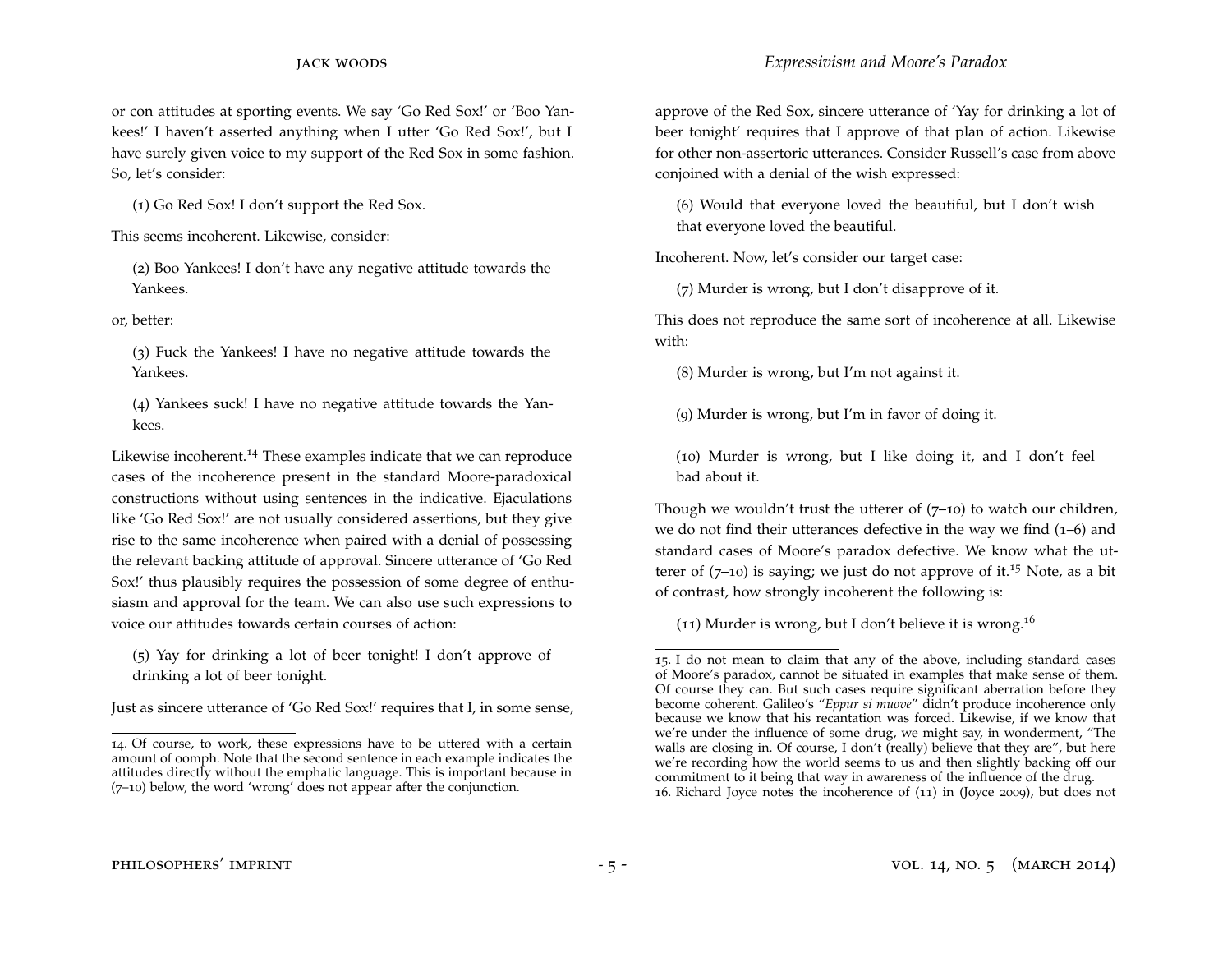Have I clinched my case that we do not find Moore-paradoxical moral assertions? Not exactly. I have only explored one type of moral utterance and that involving only a single moral term. I have also only canvassed the most straightforward attitudes to insert on the righthand side of the conjunction. However, it is easy to see from my examples how to construct similar cases with other, less central, moral vocabulary and with other, less plausible, accounts of the conative or affective attitude expressed by moral assertions. The cases I have checked also fail to display the incoherence we might reasonably expect. We can formulate the problem for hermeneutic expressivism as the following three jointly-inconsistent claims:

- **(C1)** Moral assertions express non-cognitive mental states in *exactly the same way* that non-moral assertions express beliefs.
- **(C2)** When an assertion expresses that the utterer is in a mental state *p*, then (contrastively) conjoining this assertion with the denial of being in *p* yields a certain kind of infelicitous utterance.
- **(C3)** Moral assertions conjoined with the denial of being in the mental state expressed by such utterances by expressivist lights aren't infelicitous in this way.

We will not fuss about  $(C_2)$  here since it is a generalized account of the explanation of Moore's paradox for non-moral assertion. Nothing about that explanation requires that the assertion be non-moral. All that is required is that in asserting *p* we commit ourselves to having some particular attitude towards *p*. The reasonable options for avoiding this problem are thus to reject the parity thesis  $(C_1)$  or to reject the data  $(C_3)$ . I think the right thing to do is to reject  $(C_1)$ . If the expressivist does this, they're absent the standard response to the charge that expressivism is subjectivism nattily attired. They would now need to give some sort of plausible story about the relation between moral assertion and the non-cognitive attitude expressed that also explains the above data without retreating to subjectivism. Most stories that have so far been told are vulnerable to my objection.<sup>[17](#page-5-0)</sup> I thus think rejecting (C1) makes serious, perhaps deadly, worries for expressivism as a hermeneutic program. I will thus ignore it as an option for the expressivist. So my focus in the rest of the paper will be on objections to  $(C_3)$ .

**Objection 1:** Many expressivists and some cognitivists find the examples above to have a whiff of paradox.

**Response:** This is really grist for my mill. Just about everyone finds Moore-paradoxical assertions *strongly* incoherent. This is why it is so plausible that sincere assertions express beliefs. That a few folks find my examples *slightly* paradoxical shows that the incoherence, if there is any, of (7–10), is *at best* different from the incoherence of typical Moore-paradoxical assertions. But, absent an explanation of why this is, and given the parity thesis, the incoherence should be the same. Moreover, there are very plausible ways to explain this whiff of paradox. Theorists should not deny that sincere moral assertions are often accompanied by conative or affective attitudes. Since we often *use* moral language to prescribe, disapprove, and criticize, it is not surprising that a seemingly sincere assertion of this type suggests that we possess various conative states. The connection between sincere moral assertion and possession of various conative

draw the same lesson I do. He instead claims that an example like (7–10) above *is* Moore-paradoxical. However, he uses as the attitude expressed Gibbard's notion of subscription to a normative standard which rules it (murder) out, which is difficult to distinguish in the vernacular from 'believing that murder is wrong'. I thus do not think that the putative incoherence of 'Murder is wrong, but I do not subscribe to a normative standard which rules it out' would be a problem for my argument even if it does sound incoherent. When it seems incoherent, it may be being understood cognitively. See also objection and response 6 below.

<span id="page-5-0"></span><sup>17</sup>. See [\(Schroeder](#page-10-3) 2008) for an exploration of these stories and independent arguments against most. On Schroeder's favored approach possession of noncognitive attitudes play the role of sincerity conditions on moral assertions. His approach is vulnerable to the above objection.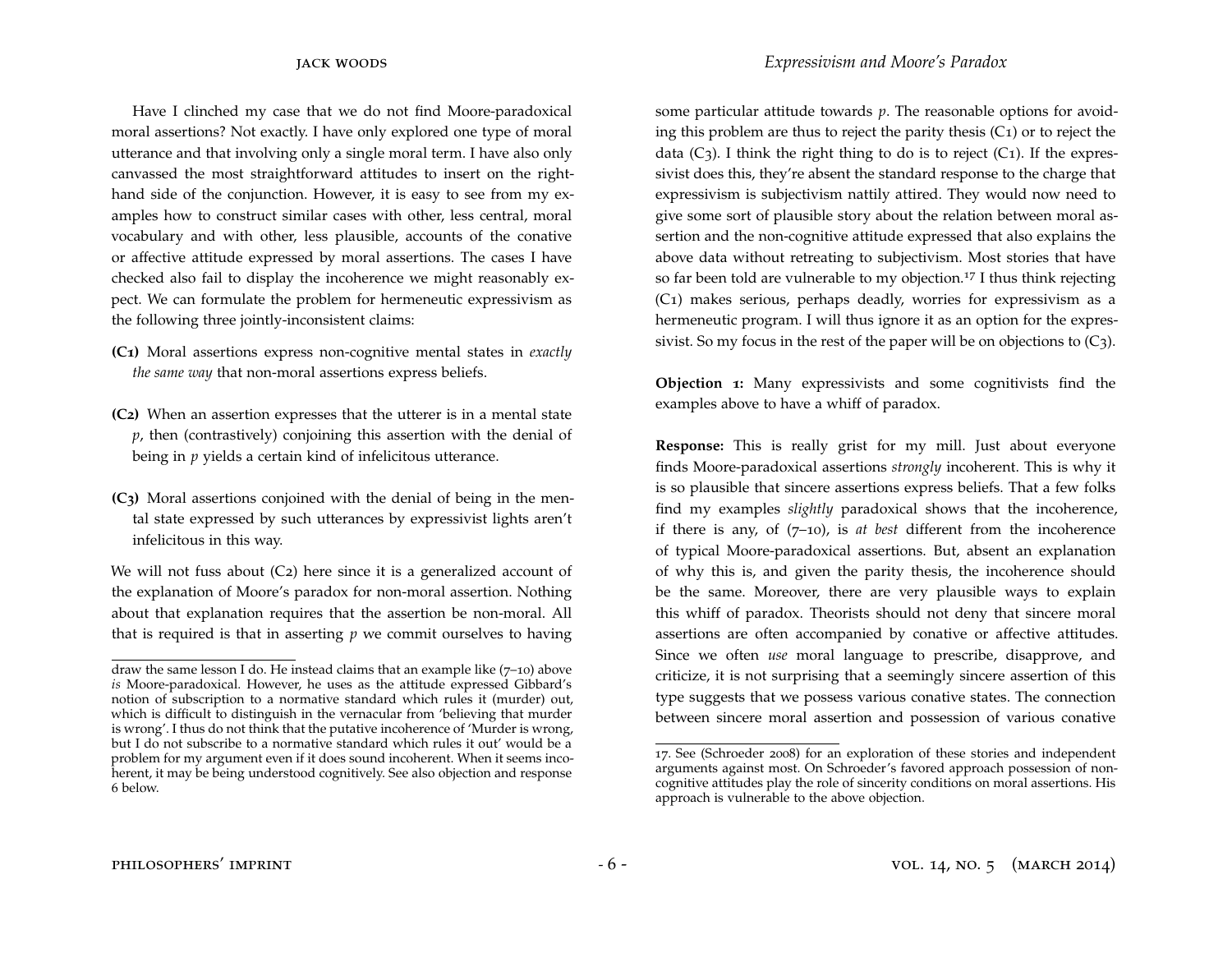or affective states would then be something like a reasonably strong conversational implicature.[18](#page-6-0) Most people who make such assertions have the relevant conative or affective states, but this does not mean that these assertions express these conative or affective states in the sense in which sincere non-moral assertions express beliefs.<sup>[19](#page-6-1)</sup>

An anonymous reviewer helpfully worries that though everyone in the debate can accept that 'Murder is wrong' expresses the belief that murder is wrong in some minimalist sense of belief, nevertheless it might be an informative and surprising fact that sometimes beliefs are really conative states like desires. If so, the coherence of  $(7-10)$ for non-expressivists might be explained by the fact that they are not aware of the fact that moral assertions express conative or affective states. Unfortunately, this suggestion is in tension with what the hermeneutic expressivist claims—that the primary function of moral assertions is to express conative or affective states.[20](#page-6-2) It is unclear to me how the expressivist could maintain that our moral assertions express conative or affective states and that the purpose of such expression is coordination of these states while denying that ordinary moralizers are able to recognize that their moral "beliefs" function differently than ordinary beliefs. Minimalists about moral beliefs have typically gone to great lengths to argue that we are, in fact, capable of recognizing the distinction between moral and non-moral beliefs. If it is merely those with a research interest in expressivism who find examples like (7–10) problematic, then it seems to me that the burden is clearly on the expressivist to explain how we ordinary moralizers can be taken to be engaging in a public practice of communicating our affective or conative states, that the purpose of such a practice is coordination, but that this practice cannot be indicated to an ordinary moralizer by the use of quite general expressions for what is expressed, such as 'being against', 'disapprove', and 'being in favor'.<sup>[21](#page-6-3)</sup> Note also that in cases such as (1-6) we were able to produce incoherence by describing the state not possessed in similarly general language. It would be a surprising fact demanding explanation if hermeneutic expressivism were true but we couldn't elicit similar judgments of incoherence in this way.

**Objection 2:** The relative felicity of the examples above is due to an inverted-commas use of 'wrong'. When so used, 'Murder is wrong' means something like 'Murder is wrong (by the moral standards of the prevailing society)'.

**Response:** This suggestion is implausible for many reasons. The most obvious reason is that such an aberrant interpretation of the meaning of 'Murder is wrong' is implausible without conditions suggesting such an interpretation. Our examples have no such accompanying conditions. Of course, the objector might think that it is the mere availability of an inverted-commas reading that renders

<span id="page-6-1"></span><span id="page-6-0"></span><sup>18</sup>. Note that it cannot be something analogous to a conventional implicature since (7–10) are coherent in the way that 'Scrooge is rich, but he cares about the impoverished. I don't mean to imply that there's any contrast between being rich and and caring about the impoverished' is not. See [\(Finlay](#page-10-9) 2005) for a development and defense of a conversational-implicature account of the connection between moral assertion and possession of conative or affective states. 19. An anonymous reviewer worries that my point here conflicts with Mark Schroeder's hypotheticalism about reasons [\(Schroeder](#page-10-10) 2007). This is simply a mistake. Hypotheticalism and like views hold that facts about reasons are *explained* by our desires. They do not have to—and should not—hold that assertions such as 'I have decisive reason not to murder' *mean* or *express* that we have certain desires. The fact that getting struck by lightning is typically damaging is explained by the fact that lightning is electrical discharge and various physiological facts about typical human beings. However, it would be madness to hold that 'Getting struck by lightning is typically damaging, but lightning is not electrical discharge' is incoherent. Of course, views which do hold that claims about reasons express desires must face my objection head-on.

<span id="page-6-2"></span><sup>20</sup>. See objection 6 below for more on the claim that there is a minimalist sense of 'belief' in which moral assertions express beliefs, and objection 7 for discussion of whether or not our beliefs about what is expressed by moral assertions should matter for my examples.

<span id="page-6-3"></span><sup>21</sup>. This objection and response raises the specter of the moral-attitudes problem for expressivism [\(Sturgeon](#page-11-2) 1986). Since this is a further objection to the hermeneutic expressivist program, I will not discuss it here other than to note that the more difficult it is to recognize the relevant conative and affective attitudes, the more implausible it is that we can be taken to be engaged in a public practice of coordination of such attitudes.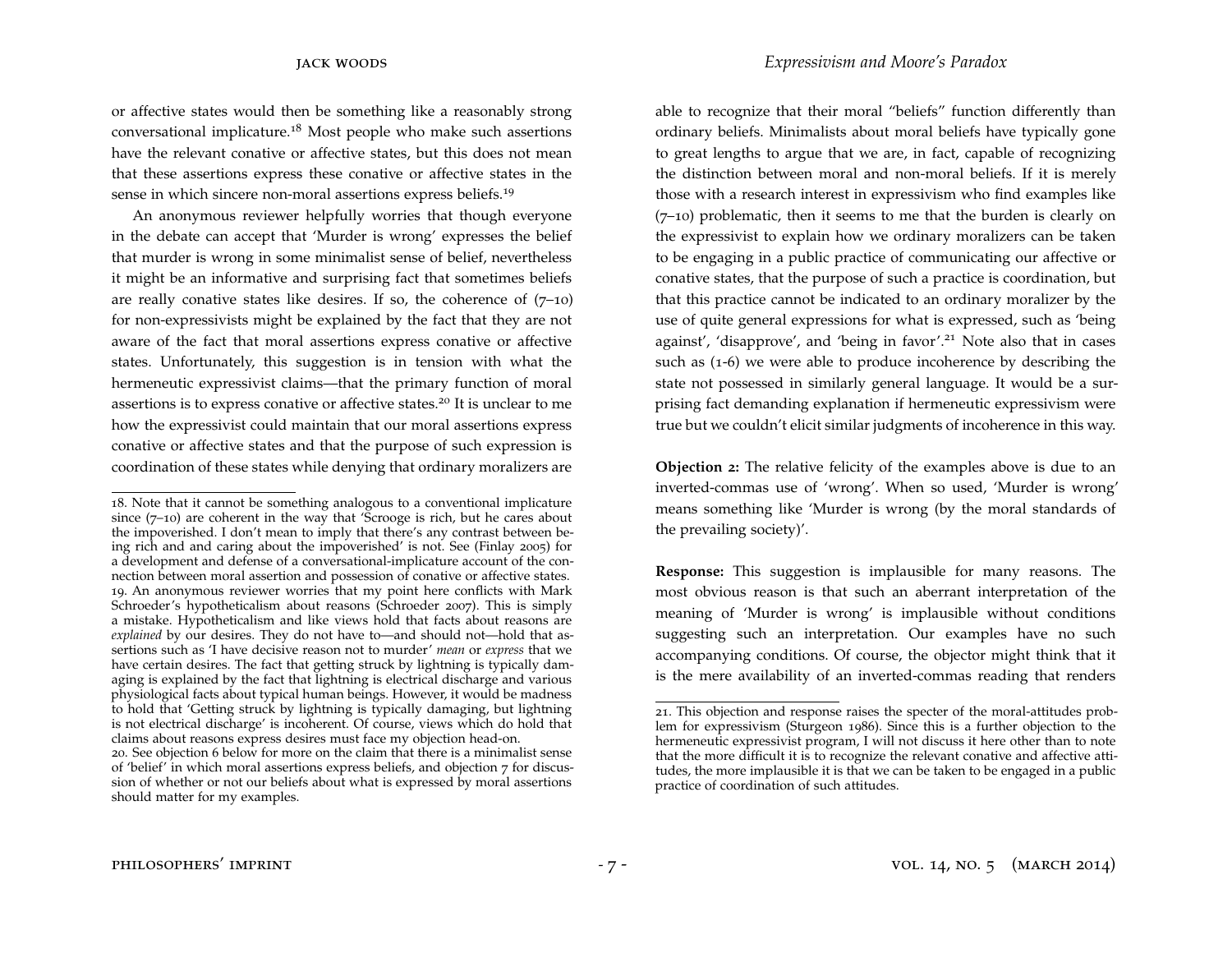the examples coherent. However, this would be a mistake. Inverted comma readings are often indicated by stress, but the above examples do not require stress to be felicitous. Further, the mere existence of an inverted comma reading of a sentence is not sufficient for the coherence of such examples. Predicates of personal taste, for example, clearly have an inverted-commas reading, but 'Broccoli is delicious, but I don't like it' is still strikingly incoherent without some indication that such a reading is intended. So inverted-commas readings aren't sufficient to defuse the incoherence of similar Moore-paradoxical utterances. Finally, if the mere availability of an inverted commas reading sufficed, then standard cases of Moore's paradox would sound coherent. But they do not.

**Objection 3:** The felicity of such examples is due to our perception of the utterers as slightly irrational; they violate a condition of rationality that requires that we are somewhat motivated by our moral judgments.

**Response:** Judgment internalism—the view that sincere judgment that something is wrong motivates us insofar as we are rational—is common in metaethics, especially among expressivists.<sup>[22](#page-7-0)</sup> However, though it may be true that we see sincere utterers of  $(7-10)$  as at least slightly irrational, this is irrelevant to the argument. If the agent is perceived as being weak-willed or irrational and makes the moral assertion 'Murder is wrong', we take them to likely be unmotivated by the attitude they typically possess, not to fail to possess the relevant attitude. If, as the expressivists have it, moral assertion is to be understood in terms of the expression of a conative or affective attitude, then we must hold that even the irrational or weak-willed agent who asserts a moral proposition expresses that attitude. Actually, this helps to explain the "whiff" of paradox some feel when confronted with the examples. If judgment internalism is true, someone who sincerely uttered (7–10) would be irrational. And it is odd to be confronted with someone so flagrantly displaying their irrationality. So the examples are strange for that reason, but they are not strange in the same way that (11) is. The seemingly sincere utterer of (11) displays linguistic incompetence rather than mere irrationality.

This objection also seems to get a typical motivation for judgment internalism back to front. One standard reason for accepting expressivism involves believing that there is some reliable connection between moral judgment and motivation. If the primary function of our use of moral terminology is to express such attitudes, then the seeming fact that our moral judgments often co-travel with inclination is to be expected. Expressivists like Gibbard hold that the best explanation of judgment internalism is that moral assertions express conative or affective attitudes and these attitudes are directly tied into our motivational systems. However, we can't then explain away the coherence of the above examples by appeal to judgment internalism since this was to be explained by the putative incoherence of holding that murder is wrong without disapproving of it. In any case, judgment internalism cuts across the cognitivist/non-cognitivist divide.<sup>[23](#page-7-1)</sup>

**Objection 4:** The felicity of such examples is due to our not expressing a first-order conative or affective state. Sometimes our moral judgments express higher-order conative or affective states.

**Response:** A moment's consideration reveals the reason this does not work. There's nothing incoherent about 'Murder is wrong, but I don't disapprove of it, and I don't disapprove of my failure to disapprove of it.'

<span id="page-7-0"></span><sup>22</sup>. Note that the strong version of judgment internalism—that judging something is wrong motivates, regardless of whether or not we are rational—is directly threatened by my argument. So much the worse for strong judgment internalism.

<span id="page-7-1"></span><sup>23</sup>. See [\(Smith](#page-10-11) 1994) for a cognitivist account of moral discourse on which the judgment-internalist thesis is true.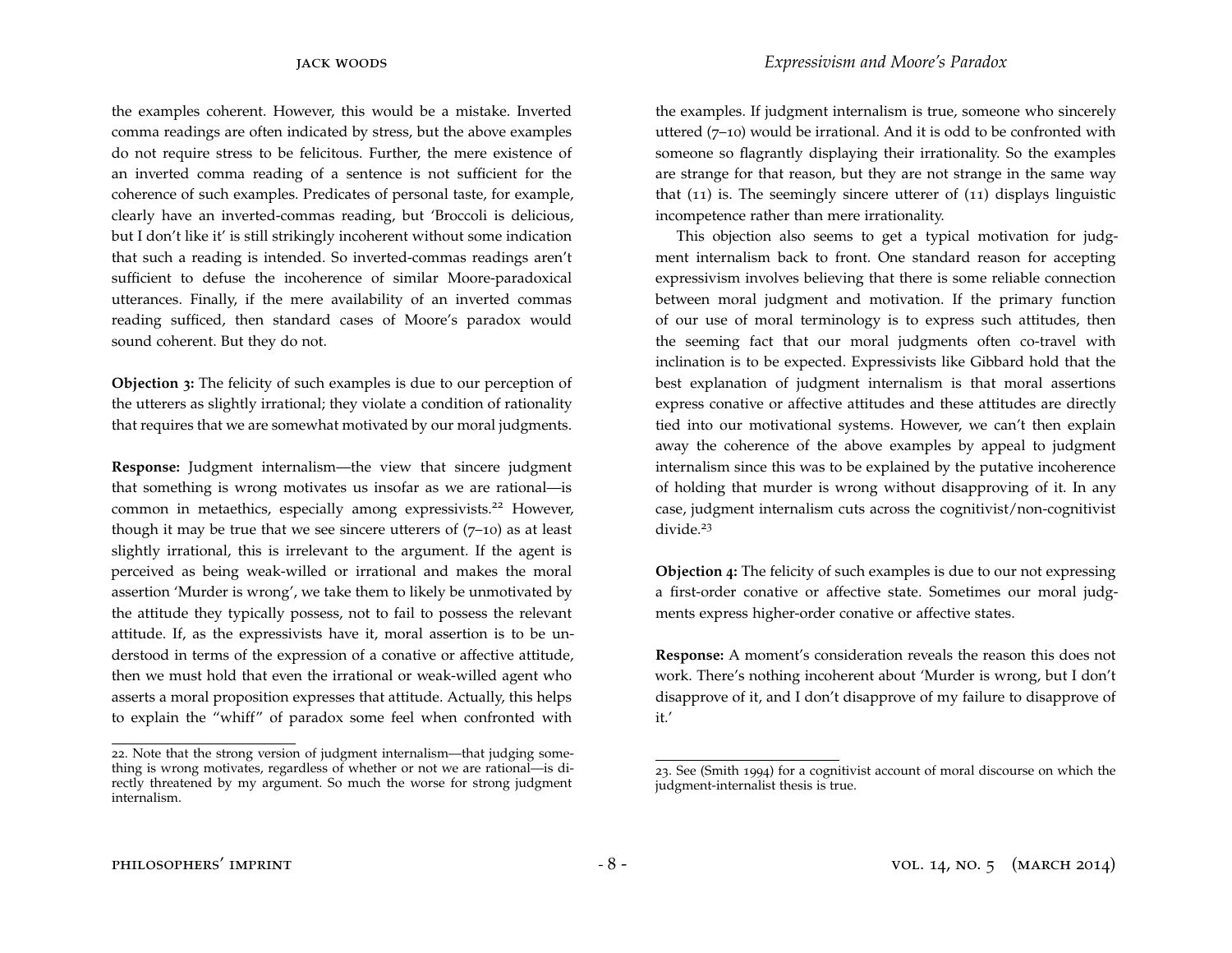**Objection 5:** We could distinguish between cold and impersonal moral judgments issued in the course of theorizing and heated moral judgments issued in the course of criticizing others' actions or guiding our own. We could then say that it is only in the former sort of case where the examples above are felicitous. In heated contexts, such utterances are straightforwardly bizarre.

**Response:** This is not really a rejection of  $(C_3)$ , but a rejection of (C1), since it admits that it is not always the case that affective or conative attitudes are expressed by moral assertions. If non-cognitive mental states are only sometimes expressed by moral assertions, then the claim that what we're really up to with our moral talk is expressing our attitudes towards various actions, persons, and such has to be seriously tempered. In addition, we need an explanation of when such attitudes are expressed and when they are not. It is implausible to think that such an explanation will not go by way of some account of the meaning of moral terms like 'wrong'. For example, my disapproving of murder might be conveyed as a type of implicature of my assertion that 'Murder is wrong'. This strikes me as the correct account of how asserting that murder is wrong triggers the reasonable expectation that I disapprove of murder. Since uses of terms like 'wrong' do not always yield expression of various affective or conative attitudes, it is unlikely that such attitudes will play a serious role in the account of their meaning.

**Objection 6:** There are two sorts of beliefs: small-b beliefs which are the mental correlate of all assertions and big-B Beliefs which are representational states with mind-to-world direction of fit. Our assertions express beliefs, but on this view, some beliefs are actually conative or affective states.<sup>[24](#page-8-0)</sup>

**Response:** Minimalism about belief *is* a popular commitment of many contemporary expressivists—especially those also claiming quasi-realism.[25](#page-8-1) But, even if we grant this point, all this shows is that the incoherence of (11) does not give us reason to accept Cognitivism, but only cognitivism, where the latter is the view that moral judgments are small-b beliefs. It also doesn't show that my examples should be coherent; far from it. Gibbard, Blackburn, and even the cognitive expressivists Horgan and Timmons accept that there is a sense in which we can divide up minimal beliefs into, say, "ordinary" beliefs and "normative" beliefs. Since expressivism requires that we be able to publicly communicate the normative beliefs we express by making moral assertions, there has to be a way that we recognize this attitude other than in its role as a special type of small-b belief.<sup>[26](#page-8-2)</sup> Given this, we should expect that when we plug in *other* names of the attitude  $-$  say, 'disapproval'  $-$  we get incoherence. But we do not. We may worry whether we have a name for this subclass of small-b beliefs, but if the expression of these beliefs really is the central part of the story of moral assertion, we would expect there to be a common name for this sort of state. And, for every extant plausible expressivist story, there is.

**Objection 7**: People fail to judge examples like (7–10) as infelicitous because they do not know that expressivism is the correct account of

<span id="page-8-0"></span><sup>24</sup>. Thanks to Hannah Altehenger and Tristram McPherson for pushing me to address this point.

<span id="page-8-2"></span><span id="page-8-1"></span><sup>25</sup>. See [\(Gibbard](#page-10-5) 2003), [\(Blackburn](#page-10-6) 1984), and especially [\(Horgan and Timmons](#page-10-12) [2006](#page-10-12)a) for discussion. Each distinguishes a natural subclass of beliefs expressed by moral assertions like Gibbard's plan-laden beliefs. See [\(Dreier](#page-10-13) 2004) for the plausible claim that rampant minimalism threatens to undermine the distinctiveness of the expressivist program and [\(Dunaway](#page-10-14) 2010) for serious worries about whether minimalism is a coherent addition to the expressivist program. 26. Note that we also cannot simply analyze a non-cognitive attitude like disapproval of *φ*-ing in terms of the believing that *φ*-ing is wrong and then go on to say that what it is to have a normative belief is to possess an attitude of disapproval. This would be flatly circular. Any expressivist view worthy of the name needs to hold that states like disapproval are specifiable independently of the notion of belief. Thanks to an anonymous reviewer for suggesting this point.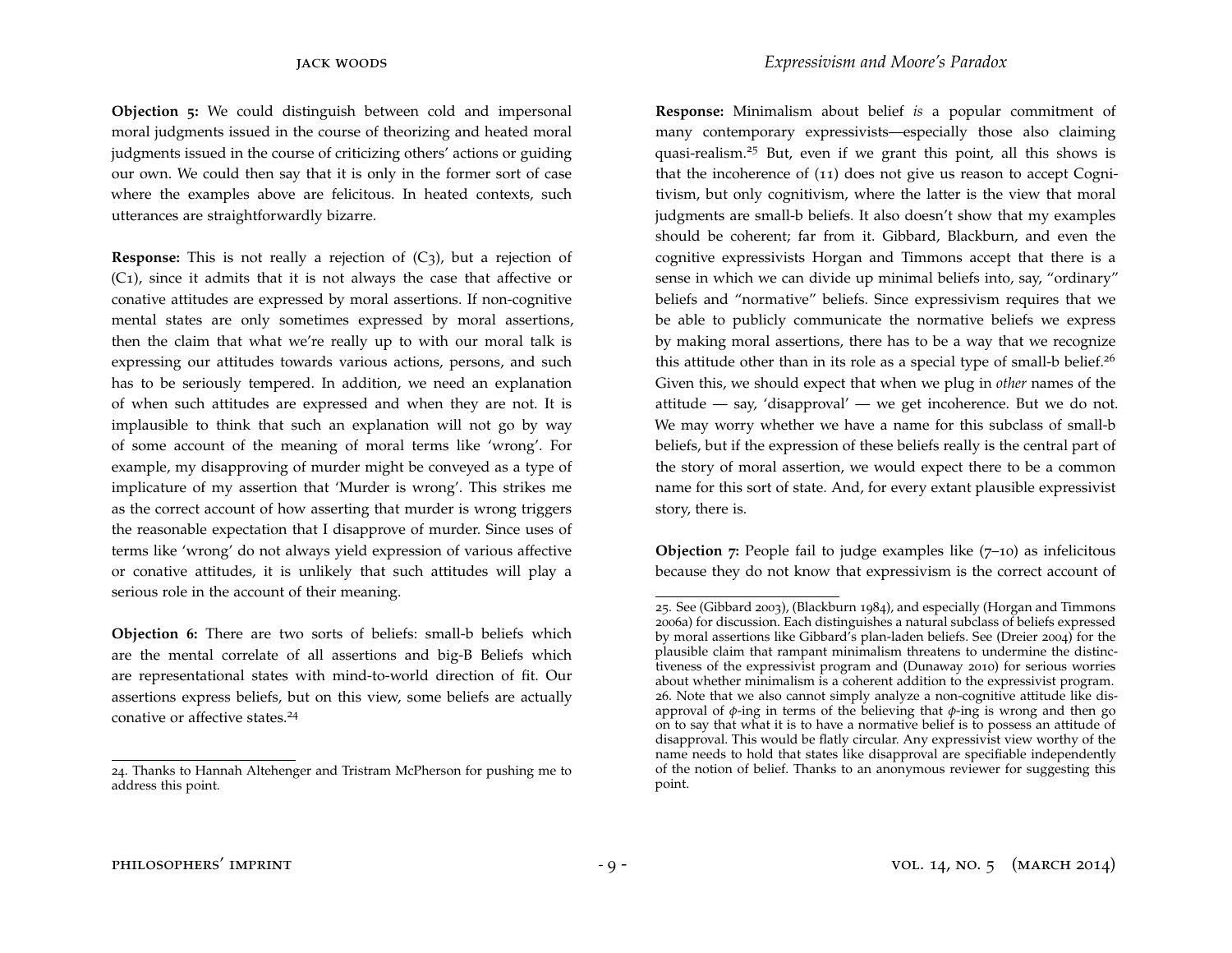our moral discourse.[27](#page-9-0)

**Response:** This is a surprisingly common objection. While it is true that the relation between belief and non-moral assertion is more widely acknowledged than the purported relation between moral assertion and attitudes like disapproval, it is not at all clear why this should matter. Judgments of felicity and infelicity of various utterances are supposed to reveal underlying facts about our linguistic competence. We take ordinary speakers' judgments about what is communicated to be informative about what is pragmatically implicated by various utterances even though they are largely unaware of the mechanisms by which pragmatic implication works. Explicit knowledge-that of how various linguistic mechanisms like assertion work is simply not needed for competent usage.

In any case, if some modicum of knowledge were required, it is not clear that ordinary people lack it. Ordinary people are as aware that moral assertions are commonly used to condemn and give vent to attitudes as they are that non-moral assertions about mid-sized dry goods are used to describe and represent. However, they get the infelicity with the ordinary cases of Moore's paradox and fail to get it with cases like  $(7-10)$ . If the connection between asserting 'Murder is wrong' and giving vent to an attitude of disapproval were the same as the connection between asserting 'Weebles wobble' and expressing belief in the wobbling of Weebles, we would expect no such disparity in the reactions. Yet we find disparity. Committed expressivists (including a former version of myself) also have disparate reactions, but they surely believe that moral assertions express various non-cognitive attitudes like disapproval. This is difficult to explain if the parity thesis is true since there is no such disparity in the case of belief and assertion.

**Objection 8:** There's a single attitude (belief) expressed by non-moral assertion, but a diffuse set of attitudes expressed by a moral assertion (disapproval, moralized disgust, regret, etc). (7–10) are not incoherent because we're able to find readings where the attitude expressed is not the same as the attitude denied.

**Response:** Most of the cases given above used very generic language for the attitudes involved. If we run the ordinary version of Moore's paradox with an expression for a more generic attitude (say, 'think') we continue to get incoherence. Since disapproval and being against encompass a number of possible negative affective and conative attitudes just like thinking encompasses a number of cognitive attitudes, we should expect incoherence with 'disapprove' and 'being against' just like we find incoherence with 'think'. We do not find such incoherence. This objection also conflicts with a desideratum of a successful expressivist account of moral discourse. A successful expressivist account should give a compositional account of the attitudes expressed by moral assertions. The more diverse the attitudes expressed by moral assertions, the weaker the prospects for a straightforward compositional account of the attitudes expressed. **Objection 9:** Hybrid expressivist views can explain the coherence of the above examples by allowing that the cognitive state expressed is not undercut when we deny possessing the relevant conative or affective attitude.

**Response:** The plausibility of this objection depends on the type of hybrid expressivism under consideration. If the correctness conditions of moral assertion in any way depend on the expression of some other conative or affective attitude, then the coherence of the above examples is problematic. If they do not, then it is hard to see how these theories are truly expressivist accounts since it is not part of the competence conditions of moral assertion that it expresses conative or affective attitudes. Moreover, we cannot coherently undercut the cognitive state expressed, leaving the conative or

<span id="page-9-0"></span><sup>27</sup>. Thanks to Barry Maguire and Cory Nichols for convincing me to take this objection seriously.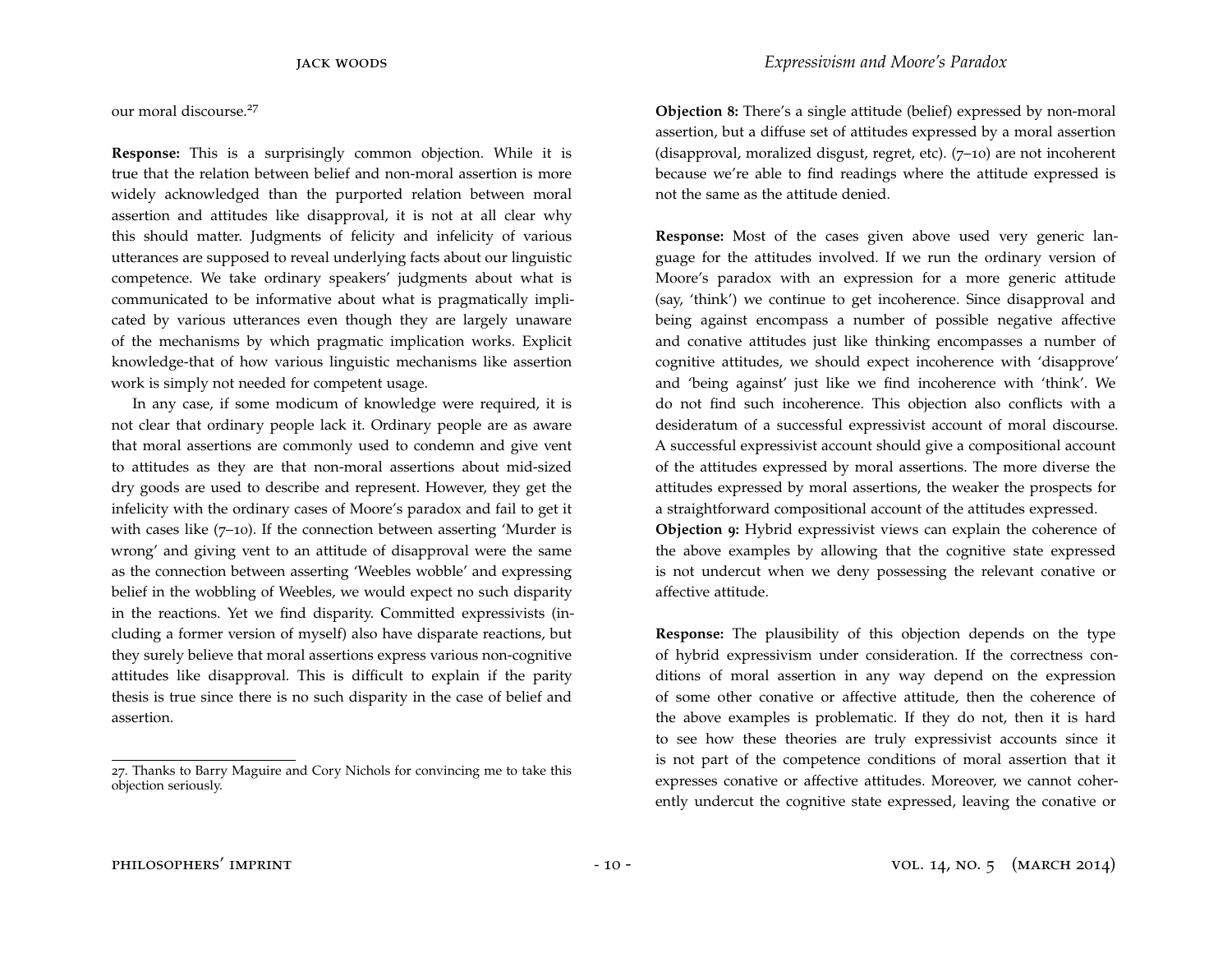affective untouched. Cognitivist accounts, of course, can and plausibly should accommodate the fact that moral assertions often give strong evidence that the asserter possesses some conative or affective attitude.

I have argued that the parity thesis generates the prediction that moral assertions like 'Murder is wrong, but I don't disapprove of it' are incoherent. I then argued that such examples are not incoherent, whereas assertions like 'Murder is wrong, but I don't believe murder is wrong' *are* incoherent. There are two lessons here: one major, one minor. The minor one was briefly mentioned above, but it is worth noting again. The incoherence of (11) coupled with the above explanation of Moore-paradoxicality shows that expression of belief needs to be involved in some way in an account of moral assertion.<sup>[28](#page-10-15)</sup> The major lesson is that the expressivist cannot simply borrow the expression relation as it holds between assertion and belief to explain the expression relation as it holds (if it does) between non-cognitive attitudes like disapproval and moral assertion. Since assertions like (7–10) are not incoherent, expressivists have to reject the parity thesis (C1) and provide an independent account of the relation between sincere assertions like 'Murder is wrong' and whatever non-cognitive attitude they believe is expressed thereby without routing through a realist account of the meaning of moral terms like 'wrong'. Given the ubiquity of the parity thesis in expressivist accounts, it seems unlikely that such an account will be forthcoming. And if there is no such account, hermeneutic expressivism is simply incorrect.[29](#page-10-16)

## <span id="page-10-6"></span>**References**

Blackburn, S. 1984. *Spreading the Word*. Oxford: Clarendon Press.

<span id="page-10-7"></span>Blackburn, S. 1998. *Ruling Passions*. Oxford University Press.

- <span id="page-10-0"></span>Burgess, J. 1983. Why I Am Not a Nominalist. *Notre Dame Journal of Formal Logic 24*(1): 93–105.
- <span id="page-10-13"></span>Dreier, J. 2004. Meta-Ethics and The Problem of Creeping Minimalism. *Philosophical Perspectives 18*(1): 23–44.

<span id="page-10-14"></span>Dunaway, B. 2010. Minimalist Semantics in Meta-Ethical Expressivism. *Philosophical Studies 151*(3): 351–371.

- <span id="page-10-9"></span>Finlay, S. 2005. Value and Implicature. *Philosophers' Imprint 5*(4): 1– 20.
- <span id="page-10-4"></span>Gibbard, A. 1992. *Wise Choices, Apt Feelings*. Harvard University Press.
- <span id="page-10-5"></span>Gibbard, A. 2003. *Thinking How to Live*. Harvard University Press.
- <span id="page-10-12"></span>Horgan, T. and M. Timmons. 2006a. Cognitivist Expressivism. In *Metaethics After Moore*, 255–298. Oxford University Press.
- Horgan, T. and M. Timmons. 2006b. *Metaethics After Moore*. Oxford University Press.
- <span id="page-10-8"></span>Joyce, R. 2009. Expressivism, Motivation Internalism, and Hume. In *Hume on Motivation and Virtue*, ed. C. Pigden, 30–56. Palgrave Macmillan.
- <span id="page-10-1"></span>McCloskey, H. 1969. *Meta-Ethics and Normative Ethics*. Martinus Nijhoff.
- Pigden, C. 2009. *Hume on Motivation and Virtue: New Essays*. Palgrave Macmillan.

<span id="page-10-10"></span><span id="page-10-2"></span>Russell, B. 1997. *Religion and Science*. Oxford University Press.

Schroeder, M. 2007. *Slaves of the Passions*. Oxford University Press.

<span id="page-10-3"></span>Schroeder, M. 2008. Expression for Expressivists. *Philosophy and Phenomenological Research 76*(1): 86–116.

<span id="page-10-11"></span>Smith, M. 1994. *The Moral Problem*. Blackwell.

<span id="page-10-15"></span><sup>28</sup>. This lesson is minor only in the context of this paper—that is, in the context of an argument that hermeneutic expressivist views which employ a version of the parity thesis are incorrect. As a lesson for any hermeneutic view of moral assertion, it is quite important. It shows that belief, in some sense, needs to be accounted for by a theory of moral assertion. Of course, a minimalist account of belief would be sufficient for this purpose.

<span id="page-10-16"></span><sup>29</sup>. Thanks are due to Hannah Altehenger, Paul Benacerraf, John Burgess, Shane Gronholz, Errol Lord, Barry Maguire, Corey Maley, Jimmy Martin, Tristram McPherson, Angela Mendelovici, Cory Nichols, Giulia Pravato, Peter Railton, Michael Smith, a couple of very helpful referees, and audiences at the Princeton Workshop in Normative Philosophy, the Rocky Mountain Philoso-

phy Conference, the Princeton Philosophical Society, the Princeton-Humboldt Graduate Philosophy Workshop, and the New York Philosophy of Language Workshop for valuable feedback.